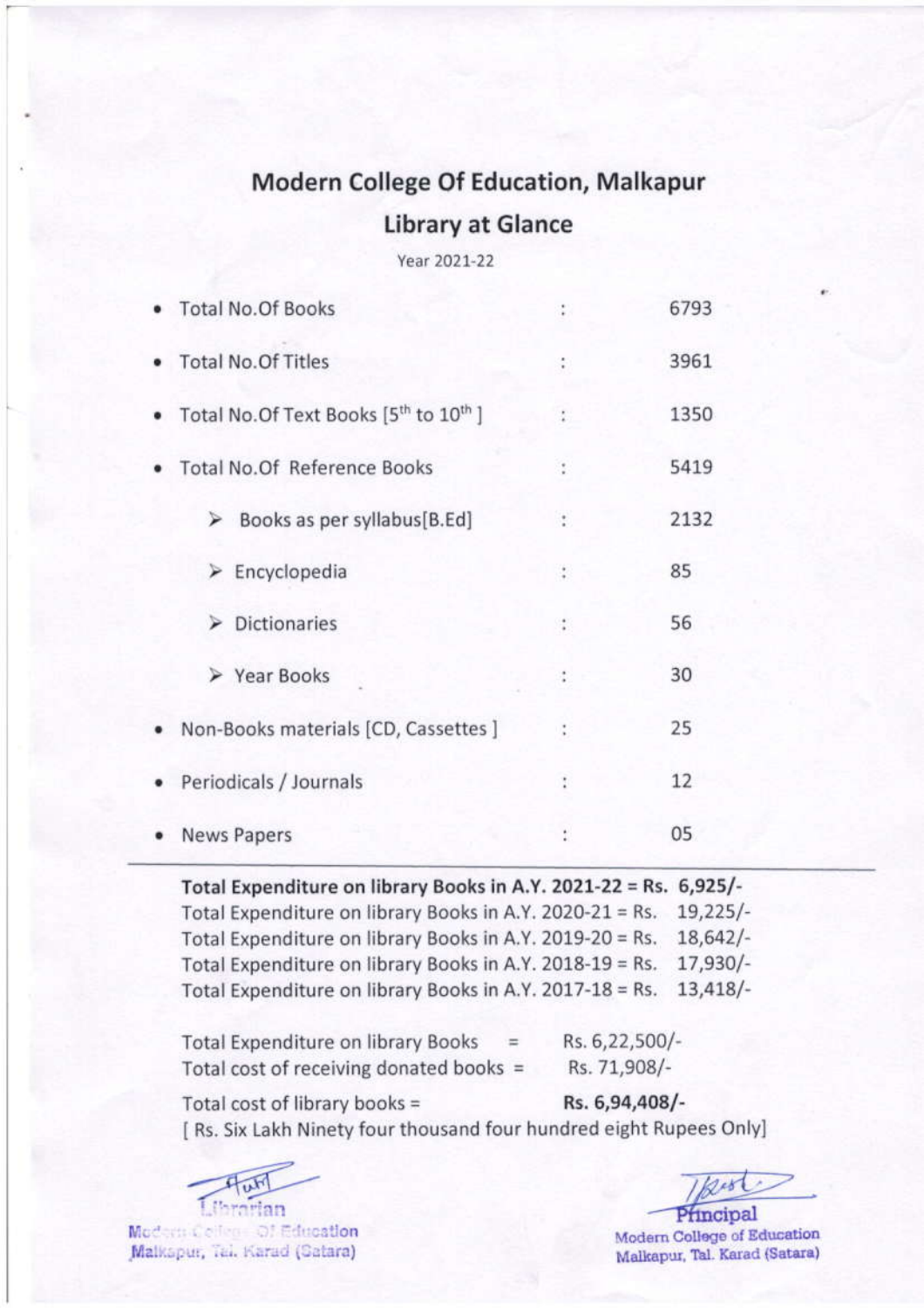### LIST OF LIBRARY FURNITURES INCLUDING ARIA

|   | 1 Aria Of Library & Reading Room                    | $1000$ sqft |
|---|-----------------------------------------------------|-------------|
|   | 1. Table for Staff & Librarian                      | 03          |
|   | 2. Chairs for Staff & Librarian                     | 05          |
|   | 3. Large size cupboards with glass system for books | 11          |
|   | 4. Newspaper stand                                  | 01          |
|   | 5. Journal / periodical stand                       | 01          |
|   | 6. Stand for Geography maps & Charts                | 02          |
|   | 7. Computer with Internet facilities                | 01          |
| 2 | <b>READING SECTION</b>                              |             |
|   | 1. Large Size For Table For Students                | 05          |
|   | 2. Chair For Students                               | 30          |
|   | 3. Ceiling Fans                                     | 04          |
|   | 4. Tube Light                                       | 04          |

Ω Librarian Modern College Of Education<br>Malkapur, Tai. Karad (Satara)

TRood Principal Modern College of Education<br>Malkapur, Tal. Karad (Satara)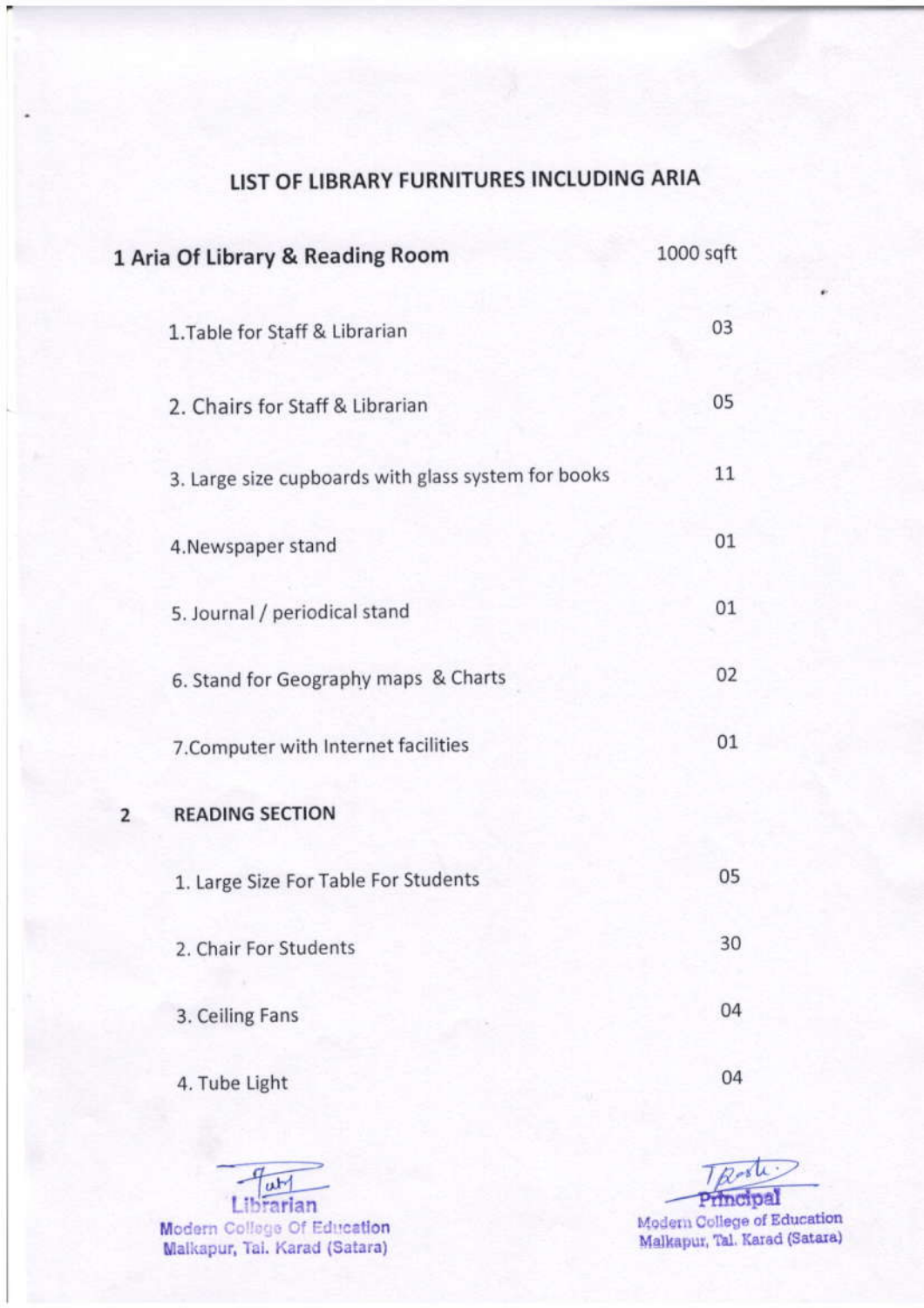#### MODERN COLLEGE OF EDUCATION MALKAPUR

| Sr.<br>no               | Name of periodical                     | Annual<br>subscrip'n | Periodicity | Period of<br>subcription | Month of<br>Renewal |
|-------------------------|----------------------------------------|----------------------|-------------|--------------------------|---------------------|
| $\mathbf{1}$            | Journal of Educational Research & Ext. | 500                  | Quarterly   | Jan. -Dec.               | December            |
| $\overline{2}$          | <b>University News</b>                 | 1250                 | Weekly      | Jan. -Dec.               | December            |
| $\overline{\mathbf{3}}$ | <b>New Frontiers In Eduction</b>       | 1000                 | Quarterly   | Jan. -Dec.               | December            |
| 4                       | शिक्षण समीक्षा                         | 125                  | Bimonthly   | Jan. -Dec.               | December            |
| 5                       | मारतीय शिक्षण                          | 200                  | Monthly     | Jan. -Dec.               | December            |
| 6                       | <b>Edutracks</b>                       | 1000                 | Monthly     | Jan. -Dec.               | December            |
| $\overline{7}$          | जडण घडण                                | 600                  | Monthly     | Jan. -Dec.               | December            |
| 8                       | यशाची परिकमा                           | 900                  | Monthly     | Jan. -Dec.               | December            |
| 9                       | चाणक्य मंडल                            | 500                  | Monthly     | Jan. -Dec.               | December            |
| 10                      | लोकराज्य                               | 100                  | Monthly     | Jan. - Dec.              | December            |
| 11                      | जीवन शिक्षण                            | 300                  | Monthly     | Jan. -Dec.               | December            |
| 12                      | शिक्षण आणि समाज                        | 300                  | Quarterly   | Jan. -Dec.               | December            |
| 13                      | मिळून सा-याजणी                         | 700                  | Monthly     | Jan. -Dec.               | December            |

#### PERIODICAL LIST 2020 -21

**Weekly Periodicals -** $\mathbf 1$ **Monthly Periodicals -**8 **Bimonthly Periodicals -** $\mathbf{1}$ **Quarterly Periodicals -**3 **ISSN Periodicals** 6

Total No.of Periodical related subject of Education = 11

Librarian Modern College Of Education Malkapur, Tal. Karad (Satara)

 $\mathcal{D}$ est

Principal Modern College of Education Malkapur, Tal. Karad (Satara)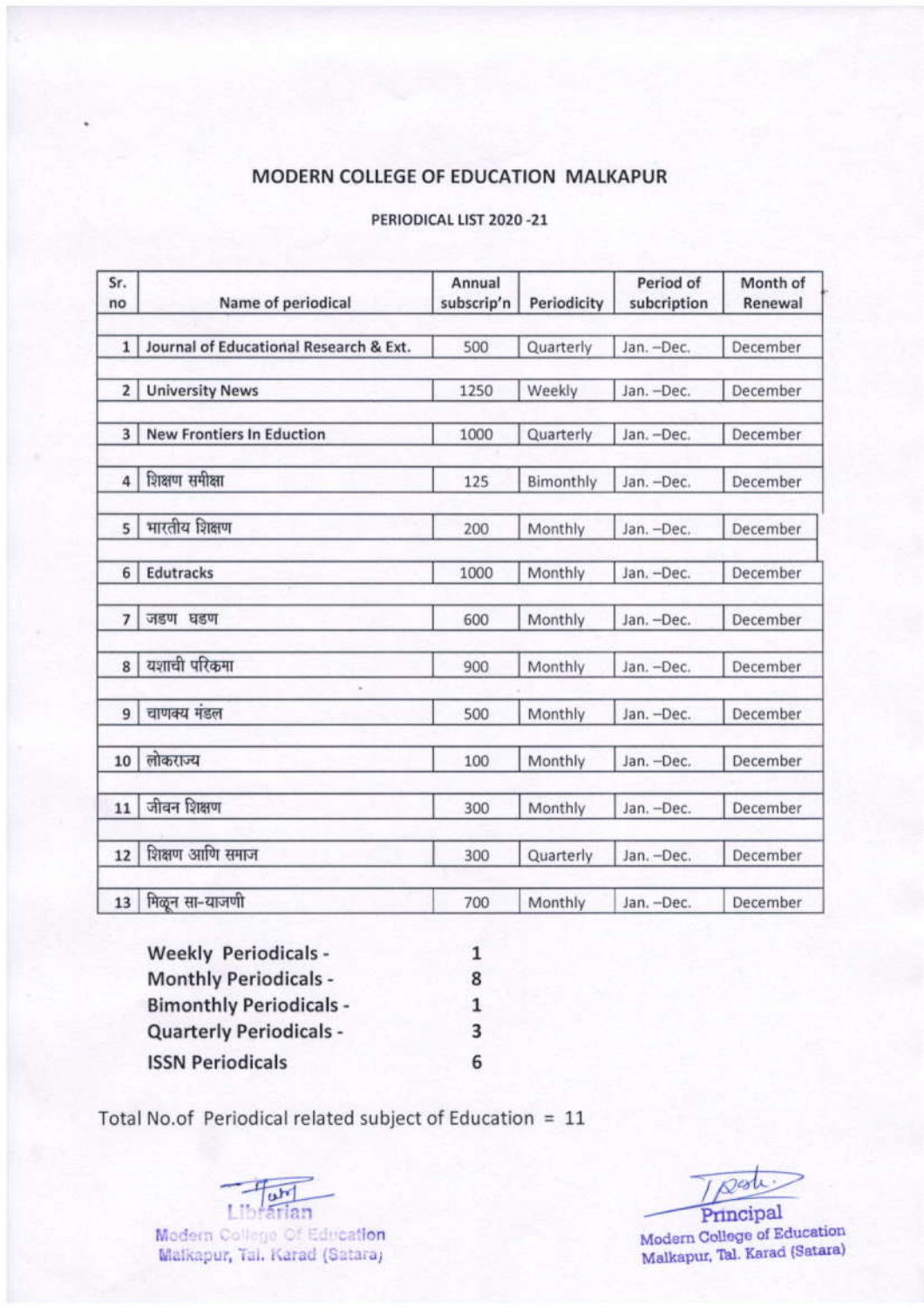| Total       | 5468                | 622500          | 1291             | 71908                | 694408                    |
|-------------|---------------------|-----------------|------------------|----------------------|---------------------------|
| 2020-21     | 78                  | 19225           | $\bf{0}$         | 0                    | 19225                     |
| 2019-20     | 91                  | 18642           | $\mathbf{0}$     | 0                    | 18642                     |
| 2018-19     | 145                 | 17930           | 0                | 0                    | 17930                     |
| 2017-18     | 129                 | 13418           | 67               | 0                    | 13418                     |
| 2016-17     | 70                  | 6925            | 0                | 0                    | 6925                      |
| 2015-16     | 116                 | 24260           | $\mathbf{1}$     | 0                    | 24260                     |
| $2014 - 15$ | 131                 | 23573           | 7                | 1550                 | 25123                     |
| 2013-14     | 173                 | 30186           | 13               | 5538                 | 35724                     |
| 2012-13     | 185                 | 34314           | 21               | 3840                 | 38154                     |
| 2011-12     | 234                 | 38950           | 108              | 2249                 | 41199                     |
| 2010-11     | 240                 | 34445           | 315              | 43270                | 77715                     |
| 2009-10     | 338                 | 47717           | 37               | 850                  | 48567                     |
| 2008-09     | 837                 | 118259          | 413              | 9576                 | 127835                    |
| 2007-08     | 2701                | 194656          | 309              | 5035                 | 199691                    |
| A. Year     | Purchesing<br>books | Total<br>Expend | Doneted<br>books | Doneted<br>book cost | <b>Total book</b><br>cost |
|             |                     |                 |                  |                      |                           |

## **Modern College of Education Malkapur-Karad Library Expenditure Details**

 $u<sub>tr</sub>$ Librarian

Modern College Of Education Malkapur, Tai. Karad (Satara)

Reste

Principal Modern College of Education